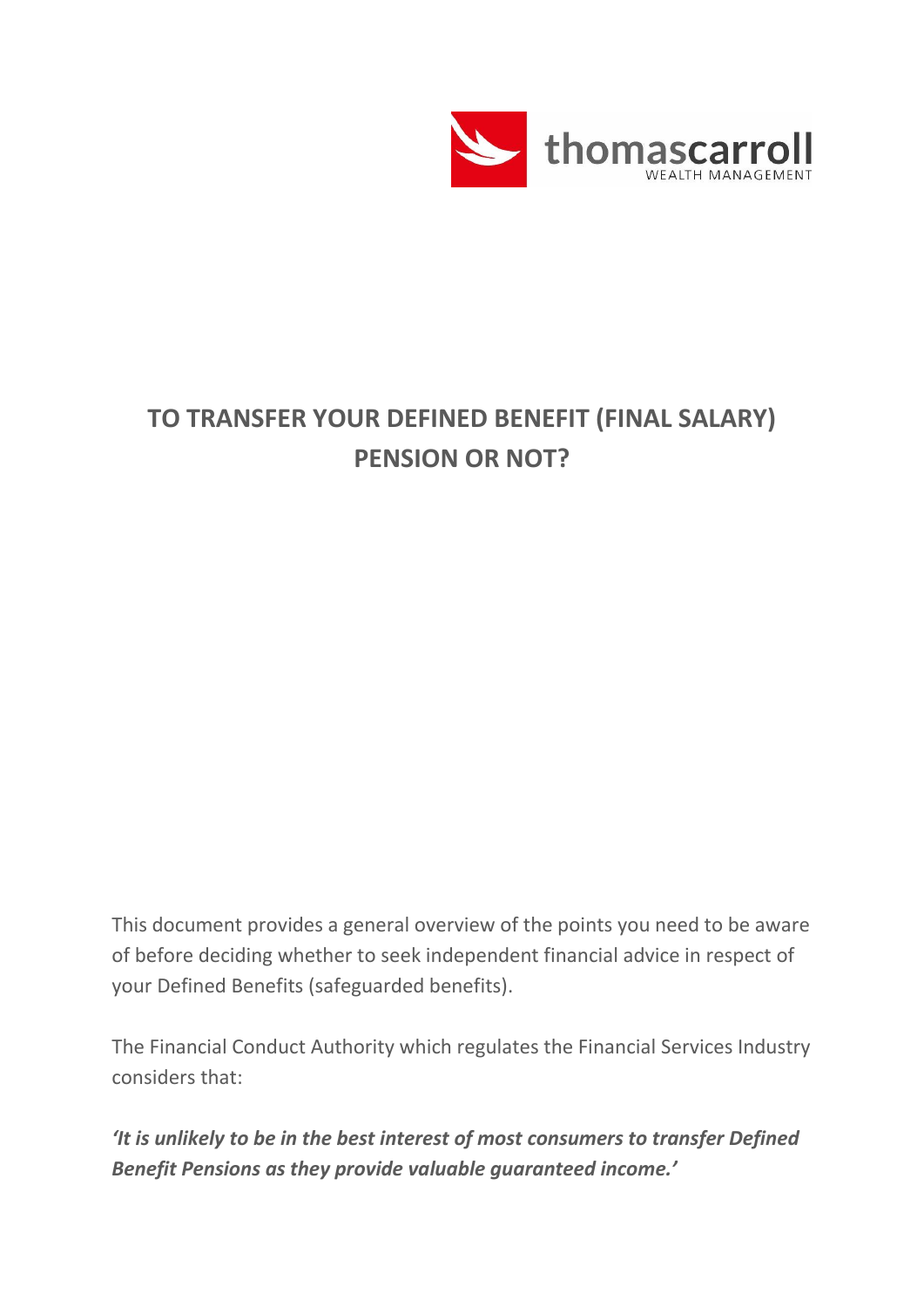## **FEATURES OF DEFINED BENEFIT SCHEMES**

- **O** The scheme rules will specify your normal retirement age, but it may be possible to apply for early retirement from age 55, depending on the scheme rules.
- The scheme rules may allow you to defer your retirement beyond normal retirement age up to age 75.
- O Once you decide to take your benefits your income is guaranteed for the rest of your life.
- Your pension will usually increase in payment, subject to the scheme rules, and may be linked to the rise in Consumer Price Index or Retail Price Index.
- A pension can be provided to a spouse, partner or dependant in the event of your death. The definition of spouse, partner or dependant will be based upon scheme rules.
- The spouse, partner or dependant's pension may also increase in payment, following your death and can be linked to Consumer Price Index or Retail Price Index rises.
- **O** If you do not have a spouse, partner or dependant that meets the definition in the scheme rules, the pension will cease on your death.
- **O** There is no flexibility to change your pension income once it is in payment.
- $\bullet$  It is simple to understand you receive a monthly income when you start to draw your pension.
- If you are in good health, an index linked pension could be very valuable as you will expect to enjoy a long retirement.
- It is usually possible to receive a tax-free lump sum by giving up some of your scheme pension.
- You are not exposed to any investment risk as your benefits are guaranteed.
- You are not responsible for any charges as the full cost of running the scheme is borne by your Employer.
- **O** There is no chance that you will run out of money as your pension only ceases on your death. Remember that a spouse, partner or dependant's pension may then be payable.
- **O** There are limited tax planning opportunities in respect of how and when you take income.
- **O** In the event of the Employer becoming insolvent, the Pension Protection Fund (PPF) has been established to pay compensation to members of Defined Benefit Schemes. Prior to the normal